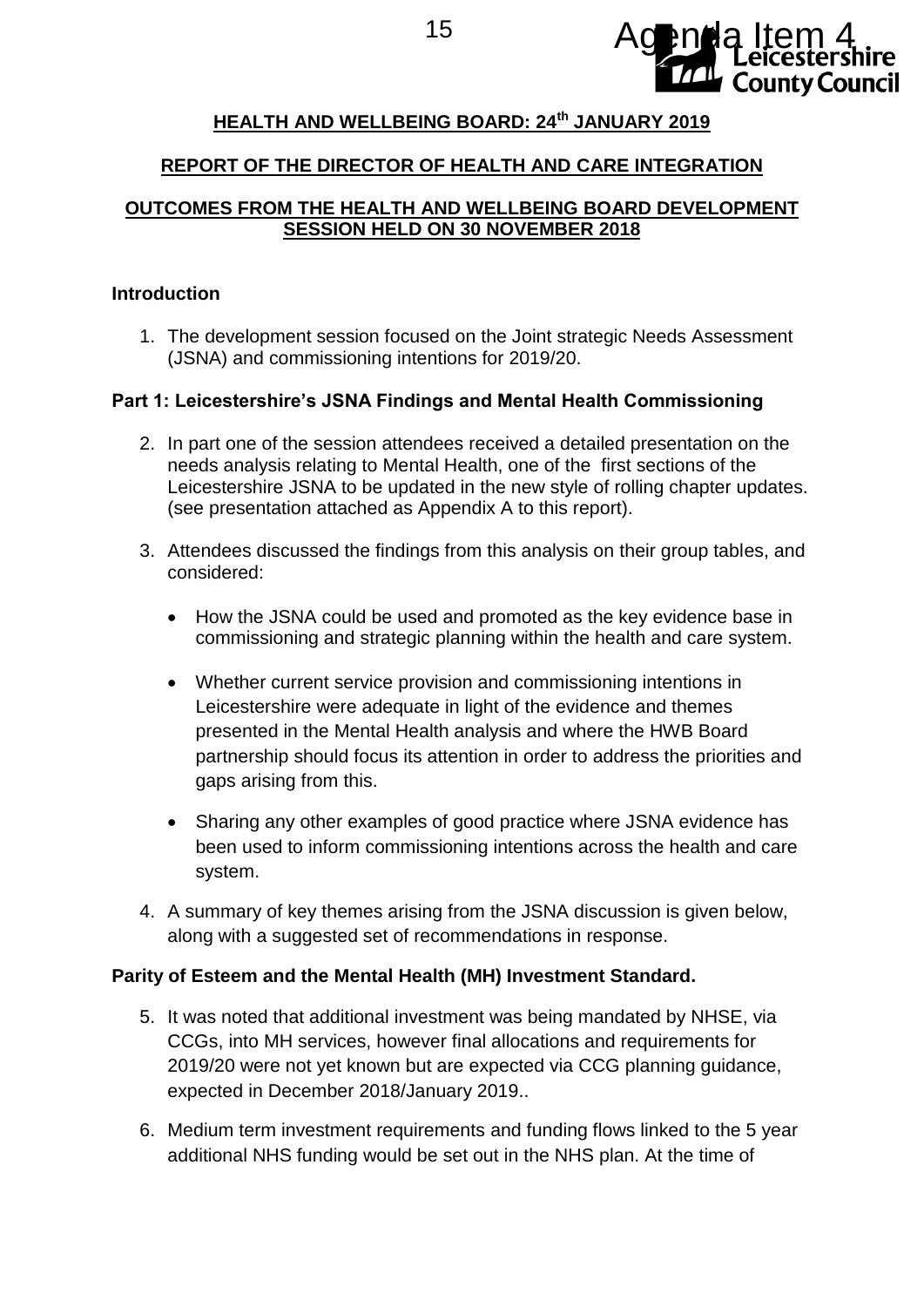writing this report the publication of this document has been delayed into January 2019.

7. Presentation at crisis services and Core 24 were raised as key pressure points, especially by blue light services. We clearly are only reaching some of the population at the point of crisis, for many it would have been possible to know and recognise this sooner and channel people into early intervention and prevention. Will the investment plans for mental health address this issue sufficiently?

#### Recommendations for the HWB Board to Consider

- 8. It is recommended that the HWB Board receives a report on the MH standards and local investment plans from 2019/20 onwards demonstrating how the investment Leicestershire is receiving from the national allocation will deliver against the national requirements, and how its prioritisation responds to the evidence presented in the JSNA.
- 9. This report should cover investment in services across all ages, use benchmarking information comparing service/investment levels and outcomes in Leicestershire with other peer counties, and show the relative proportions being invested in prevention, crisis support, community services and secondary care.

# **Prevention and Self Care**

- 10.The Mental Health Partnership and First Contact were seen as very beneficial to supporting the prevention offer, but there is variability across district and borough areas in terms of the overall emphasis on mental wellbeing, prevention and self care, and therefore opportunities to promote more learning between areas, and provide a greater level of consistency across the county.
- 11.This includes for example how prominent the "5 ways to wellbeing" approach is, how we are promoting and embedding mental wellbeing in the front line of health and care, e.g. making every contact count in terms of mental wellbeing, and including within this key messages on specific topic areas, e.g. loneliness (work already in progress), men's mental health and wellbeing, the needs of rural communities, suicide prevention (work already in progress) or bereavement support.
- 12.The dual beneficial impact of physical activity on both physical and mental health was also discussed and it was felt the mental health benefits of physical activity should be given a higher priority in messages to the public.
- 13.The knowledge of "ACE's" was also highlighted– these are our future cohort of adults and where we can identify these more effectively across the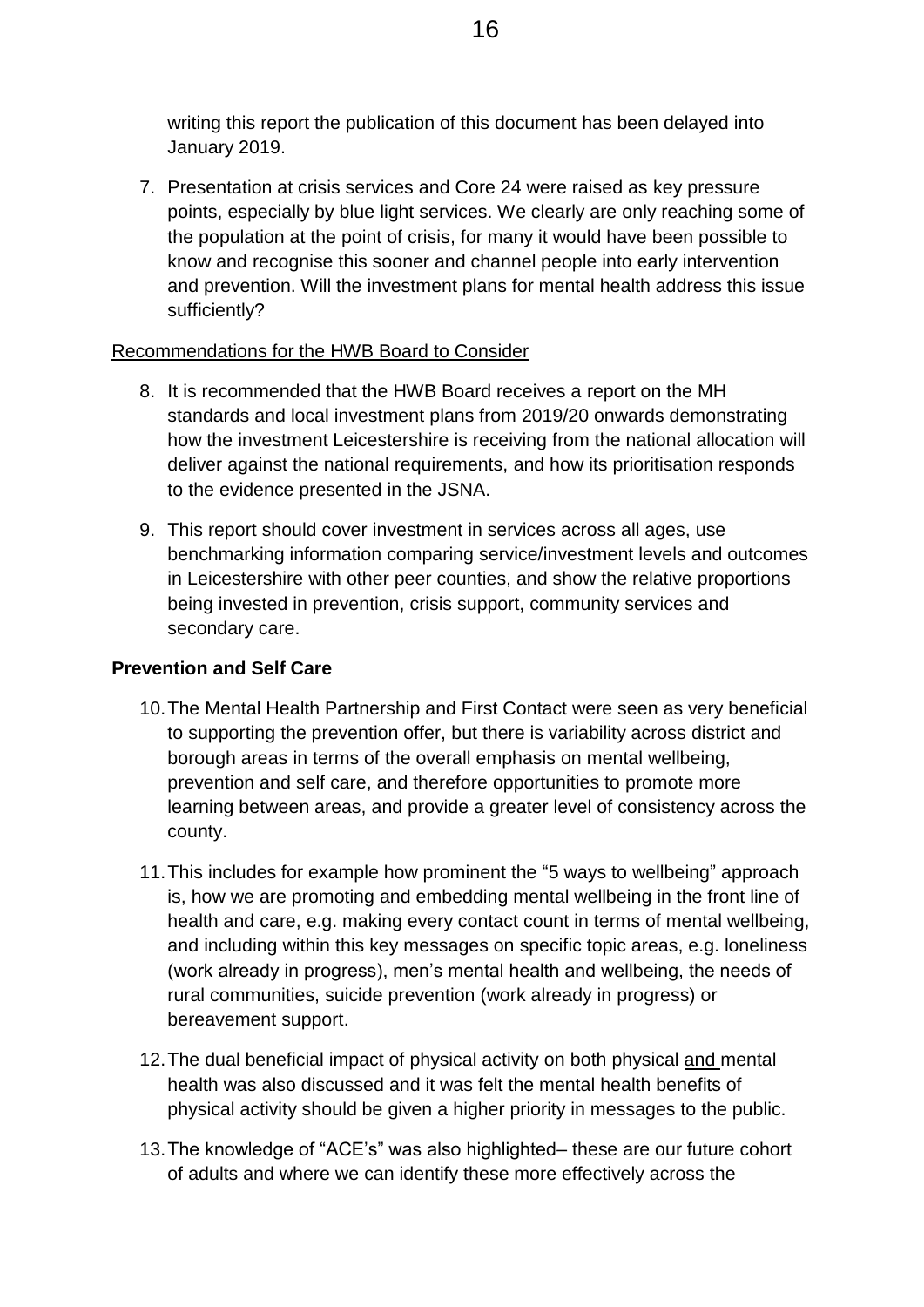# Recommendation for the HWB Board to Consider

- 14.The Health and Wellbeing Board should endorse and support a unified social prescribing approach across the system (which includes the offer for mental health and wellbeing), to be implemented coherently in all settings of care (e.g. whether accessed via secondary, primary, or social care).
- 15.The Unified Prevention Board be asked to work with with District/Borough Health Leads to consider and address the reasons for the variability in the prominence of the mental health and wellbeing, to strengthen this within the existing social prescribing developments,
- 16.The Health and Wellbeing Board's communication and engagement plan for 2019/20 should focus heavily on promoting mental health and wellbeing.
- 17.The Health and Wellbeing Board should consider designating a number of Mental Health Champions, and whether the Board is supported sufficiently in terms of mental health expertise in order to drive this campaign.
- 18.The Unified Prevention Board and the Mental Health Partnership should be engaged actively in developing the content and approach to the campaign.
- 19.The existing, well established, joint arrangements across communications teams in the partnership organisations covering LLR should be used to collaborate on the content and dissemination of the campaign, across all channels/ organisations/ populations/communities.
- 20.The HWB Board should receive the proposed campaign materials for discussion and approval prior to the launch.
- 21.The Childrens' Partnership should be asked to develop an approach to ACEs and bring a report on this to a future HWB board meeting and should be consulted on the analysis indicated at para 8 to ensure this includes sufficient focus on the mental health needs of children and young people and how investment is being targeted to these age groups.

# **Improving Access to, and the Outcomes from, Psychological Therapies (IAPT)**

- 22.The JSNA analysis pointed to the need for further promotion of IAPT generally within the population, especially the ability to self refer.
- 23.There is also a need address the lower level of referrals from older adults in the Leicestershire population. The JSNA analysis noted that older people have the best reported outcomes from the IAPT service, so our current low level of referrals from this age group means we are currently missing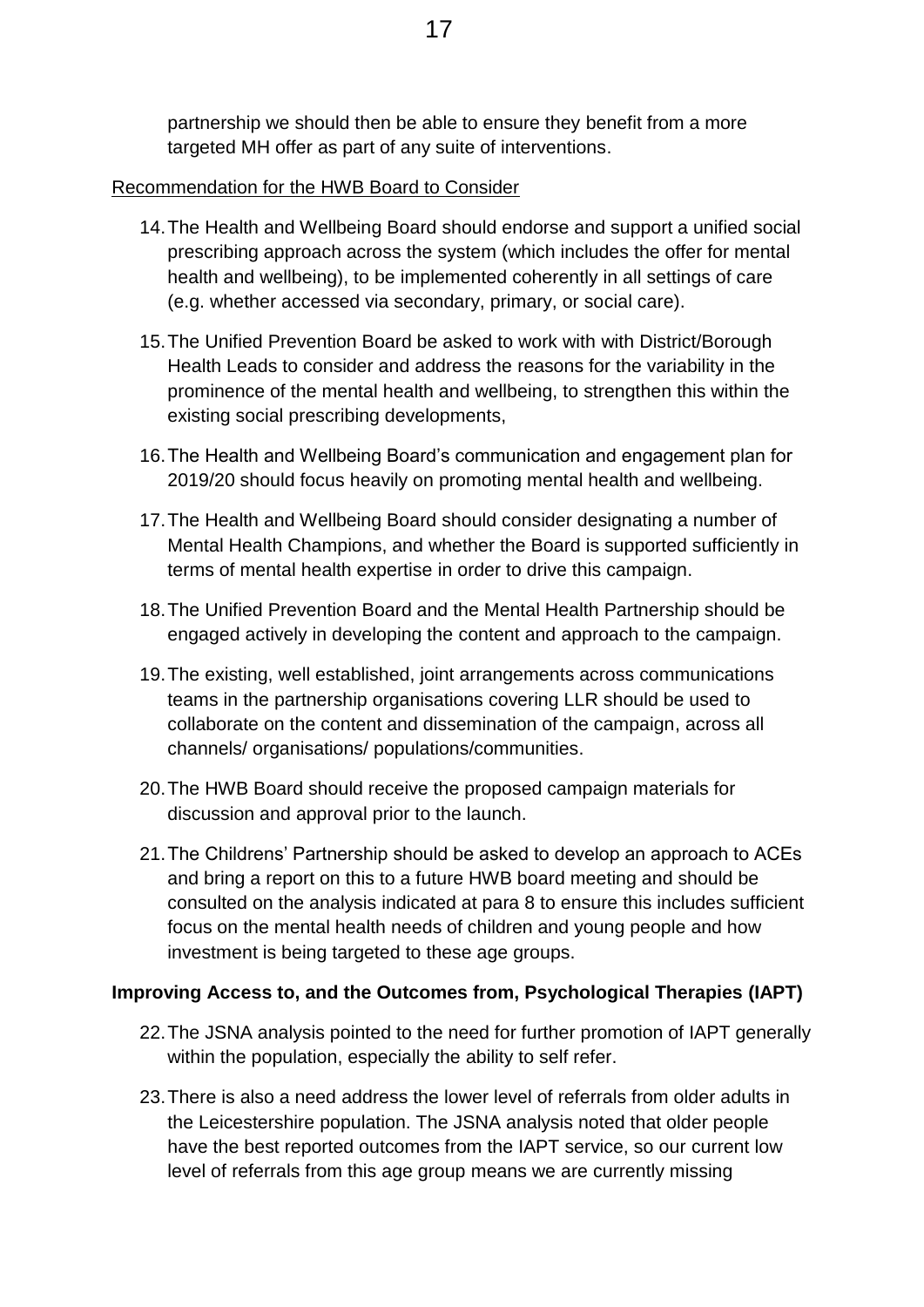opportunities to intervene positively regarding the mental health and wellbeing of older people in Leicestershire's communities.

- 24.The Integrated Locality Teams are well placed to target IAPT to the 3 cohorts of people they are proactively identifying and case managing.
- 25.IAPT can significantly improve physical health outcomes in people with LTCs and medically unexplained symptoms.
- 26.As a broader approach to population health management is developed (in response to the NHS plan, from 2019/20 onwards), the model of population health management across LLR will need to ensure that targeted mental health interventions to receive as much priority as physical and medical interventions.
- 27.The preparatory work for the re-procurement of IAPT services from 2020 onwards may present additional opportunities to address how the service functions and is targeted.

#### Recommendations for the HWB Board to Consider

- 28.Clinicians should be encouraged to raise the issue of Mental Health and Wellbeing at the point of diagnosis, for example at the point of an initial diagnosis for a Long Term Condition, as this presents a key opportunity to intervene early and signpost to available support.
- 29.In primary care this can be done very easily through First Contact, using the existing very simple GP referral mechanism or via self referral, it might be helpful for the HWB Board to understand how this could be approached more systematically across other settings such as outpatient clinics, and have this matter considered as part of overall outpatient redesign activities.
- 30.Locality teams should ensure all members of the multidisciplinary team (including care coordinators/navigators/Local Area Coordinators) have adequate skills in discussing mental wellbeing (making every contact count) and a good working knowledge of
	- The likely impact of frailty and multi morbidity on MH health and wellbeing
	- The MH wellbeing and support offer available in Leicestershire.
- 31.The outcomes framework for measuring the impact of locality teams should include evaluating
	- How the team has actively signposted and supported people to the IAPT offer, and other mental wellbeing activities/low level support in community settings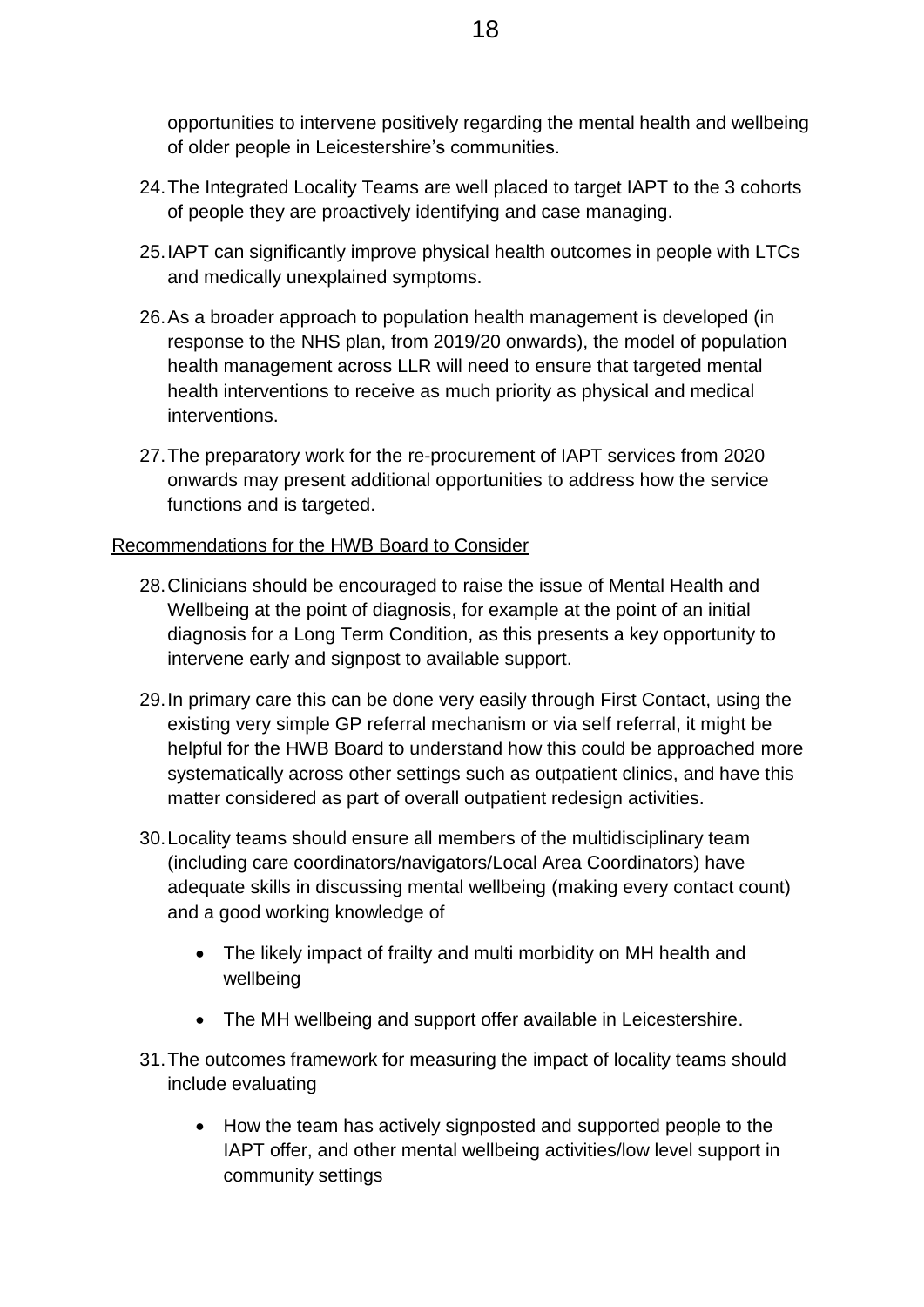- Whether taking a more targeted approach via the ILTs increases the number of IAPT referrals for older people.
- Evidence, in MDT case conferencing and documented care plans, that MH and Wellbeing is routinely being raised and addressed as part of holistic assessments and interventions.
- In the patient evaluation element of the framework, assessing the impact of ILT interventions on patient reported outcomes for mental health and wellbeing
- 32.The Health and Wellbeing Board should receive a report on the future commissioning intentions for IAPT during 2019, and be actively engaged in the preparatory work for the re-procurement.

#### **Measuring the Impact and Effectiveness of Mental Health Interventions**

- 33.The HWB Board should be provided with a greater insight into the approach being taken to measure the impact of additional investments in MH and the outcomes being achieved from that investment.
- 34.The definitions of settled and unsettled accommodation were raised as a potential area of concern and that greater clarity was needed across the partnership about this definition.

#### Recommendations for the HWB Board to Consider

- 35.It may be possible to include some initial detail on the approach to measurement in the report proposed at paragraph 8.
- 36.Work has started on implementing a new integrated data warehouse and reporting tool, one of the first priorities from the LLR Business Intelligence Strategy.
- 37.Once the tool is up and running, it should be used to prioritise the development of dashboards that assist in measuring the impact of various interventions, including MH.
- 38.The Board is asked to note that the definition of settled accommodation is set out by the Department of Health and Social Care.
- 39.Per the following extract from the NHS data dictionary, is defined as follows:

*Settled [ACCOMMODATION](https://www.datadictionary.nhs.uk/data_dictionary/classes/a/accommodation_de.asp?shownav=1) refers to secure, medium to long term [ACCOMMODATION.](https://www.datadictionary.nhs.uk/data_dictionary/classes/a/accommodation_de.asp?shownav=1) The principle characteristic is that the occupier has security of tenure/residence in their usual accommodation in the medium to long term, or is part of a household whose head holds such security or tenure/residence.*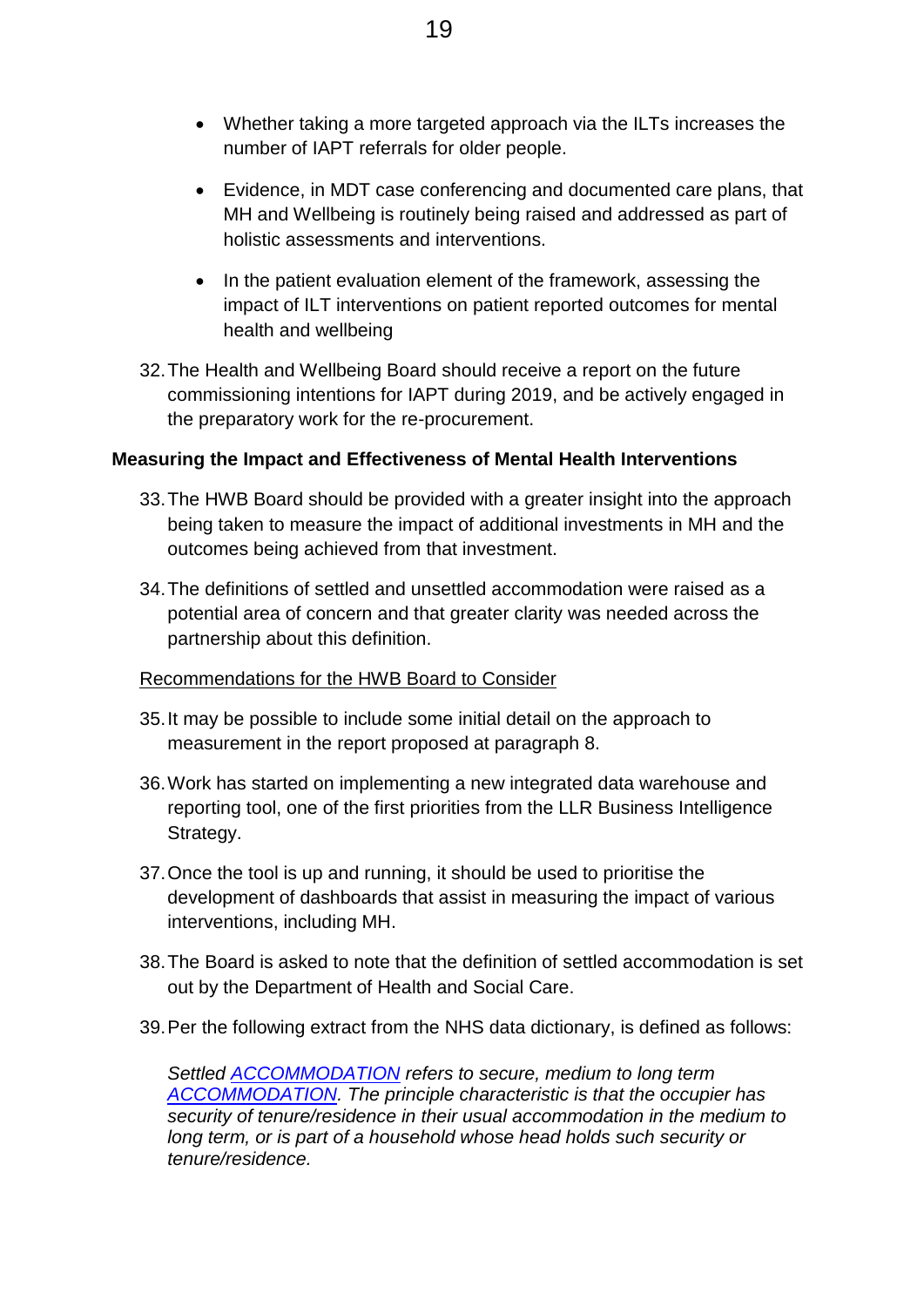*Non-settled [ACCOMMODATION](https://www.datadictionary.nhs.uk/data_dictionary/classes/a/accommodation_de.asp?shownav=1) refers to [ACCOMMODATION](https://www.datadictionary.nhs.uk/data_dictionary/classes/a/accommodation_de.asp?shownav=1) arrangements that are precarious, or where the [PERSON](https://www.datadictionary.nhs.uk/data_dictionary/classes/p/person_de.asp?shownav=1) has no or low security of tenure/residence in their usual [ACCOMMODATION](https://www.datadictionary.nhs.uk/data_dictionary/classes/a/accommodation_de.asp?shownav=1) and so may be required to leave at very short notice.*

40.The indicator is included in the Adult Social Care Outcome Framework (ASCOF 1H: Mental Health, Independent Living).Data is collected against this indicator locally via Leicestershire Partnership Trust as part of the overall Mental Health Services data set.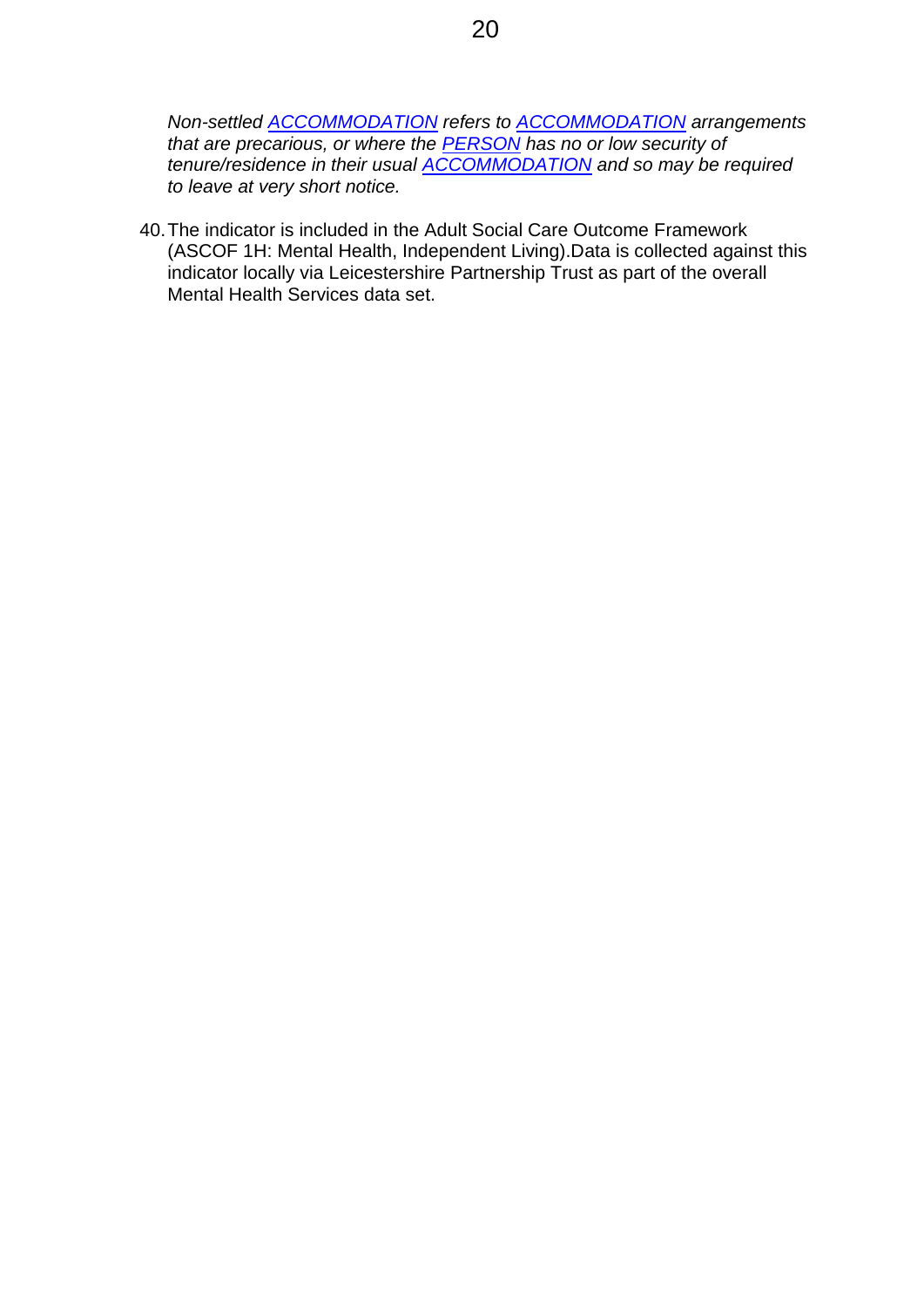#### **Development Session, Part 2 Overview of Commissioning Intentions for 2019/20 Across the Partnership**

#### **Introduction**

- 1. Part two of the development session provided participants with an overview of commissioning intentions by partner for the forthcoming financial year, presented by each partner agency.
- 2. This development session was programmed to take place during the planning period for setting the budget setting and operating plans for 2019/20.
- 3. Following the presentations, working as before on group tables, participants were asked to consider key themes, risks and issues from the materials presented and any actions needed to strengthen commissioning priorities, along with any other implications for financial planning and risk management.

#### **Key Points**

- 4. The presentations illustrated a number of common themes and demands on the system across agencies, particularly in terms of childrens' services, mental health and housing matters, including housing for vulnerable groups.
- 5. Commissioning intentions are still in some cases short term (1-2 years), due partly to differences in planning requirements nationally for different agencies, but there is general support for a more medium term approach across the partnership.
- 6. The strategic growth plan for Leicestershire (addresses overall economic development and housing developments) looks at the position up to 2050. There should be a presentation and further discussion at the HWB Board about this plan during 2019/20 to inform our medium term commissioning response.
- 7. Workforce planning is a concern to all partners, a feeling of lack of visibility/understanding of how this is being coordinated at system level and some concerns that we are still taking a traditional approach to training and professional development.
- 8. The procurement of the probation service will provide an opportunity for greater partnership working on this area of service than has been achieved in the past.
- 9. The transition of packages of care between children and adult services and in particular the discussion with the public about their expectations in this regard need more prominence and joint planning/delivery across agencies.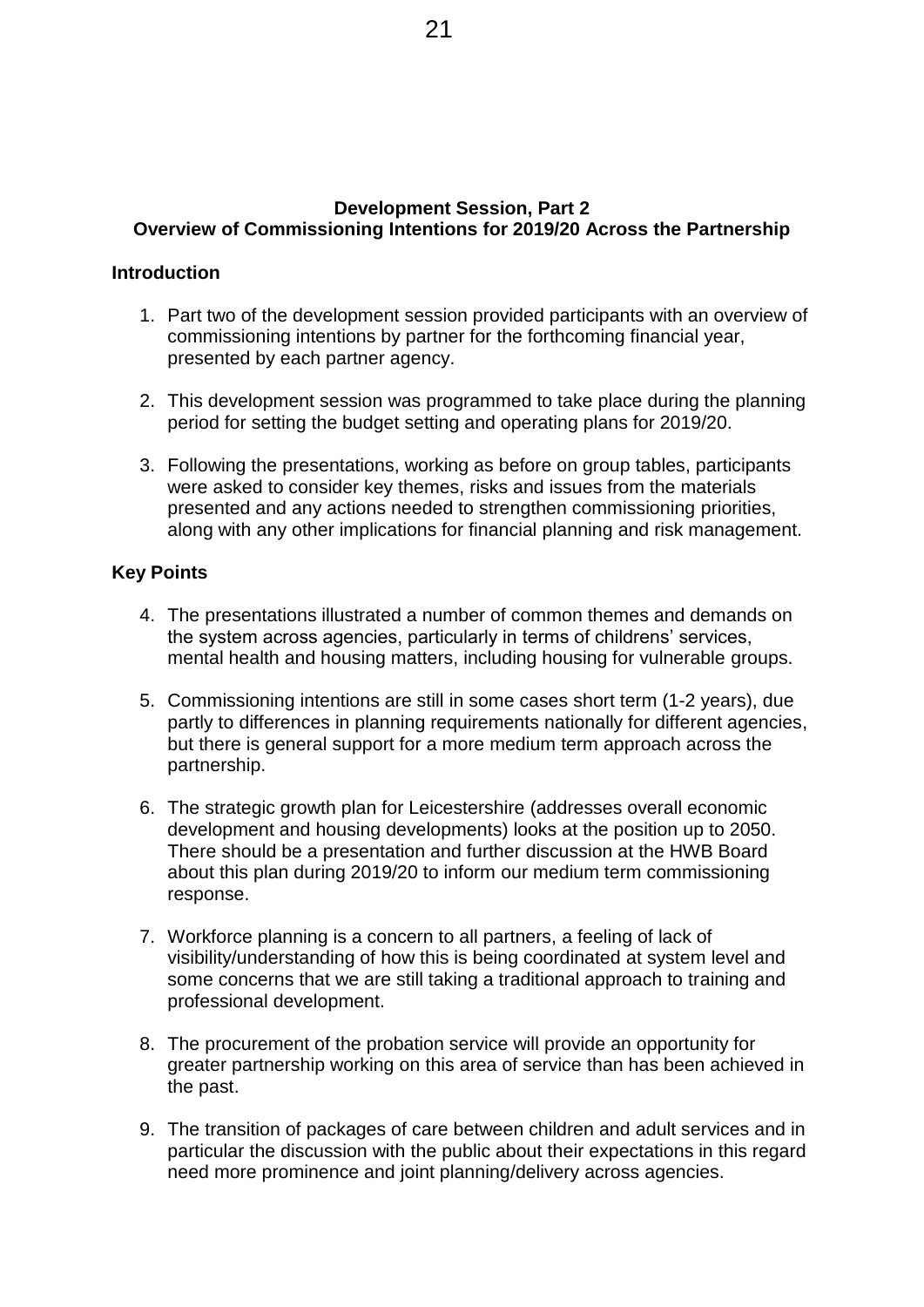- 10.The system level financial model and savings assumptions were flagged as needing more engagement across the 3 HWB Boards in LLR.
- 11.The new housing developments across Leicestershire need to be mapped in terms of their impact on public services generally including health and care (see note above on strategic growth plan).
- 12.The lack of affordable rental accommodation for vulnerable and low income individuals and families is a recurring issue highlighted in several of the presentations. Groups such as looked after children who need to transition into their own accommodation, those who are homeless/at risk of being homeless (the police do a risk assessment on each homeless person which could be used to support this process), those facing social/family breakdown, other complex needs, including drug and alcohol issues.
- 13.Mental health patients also cited as needing access to better housing options. The move on accommodation we have in place has demonstrated this, but is insufficient for demand, and there is then a need for settled accommodation beyond this.
- 14.Can the housing investments already being planned by Districts and LCC be considered in terms of the units of accommodation that could be targeted to vulnerable groups?
- 15.The impact of Brexit on delivery in 2019/20, and taking a more joined up view of this across partners was highlighted as a potential gap in current risk analysis.
- 16.The analysis of ACEs, with reference to the 6 key triggers that indicate this, could be used collectively by the HWB Board to target early interventions, crisis support, with a view to preventing the need for longer term services into adulthood. Good example in Wales of how this is being approached with shared data across agencies cited.
- 17.The approach to community and social cohesion at place level needs to be brought together strategically, (ILTs, people zones, LACs etc), lack of one overall joint plan of what we are aiming for in communities and how to build the most effective and cost effective approach across the partnership?

#### **Recommendations for the HWB Board to Consider**

- 18. The HWB Board should receive a presentation on the strategic growth plan, early in 2019.
- 19.The HWB Board should receive (in Q2 2019) a comprehensive report on the housing developments across Leicestershire over the 10 years, with analysis on the following key points:
	- a. Assessment of the current gaps in provision for vulnerable groups and proposals as to how these groups can be better supported to access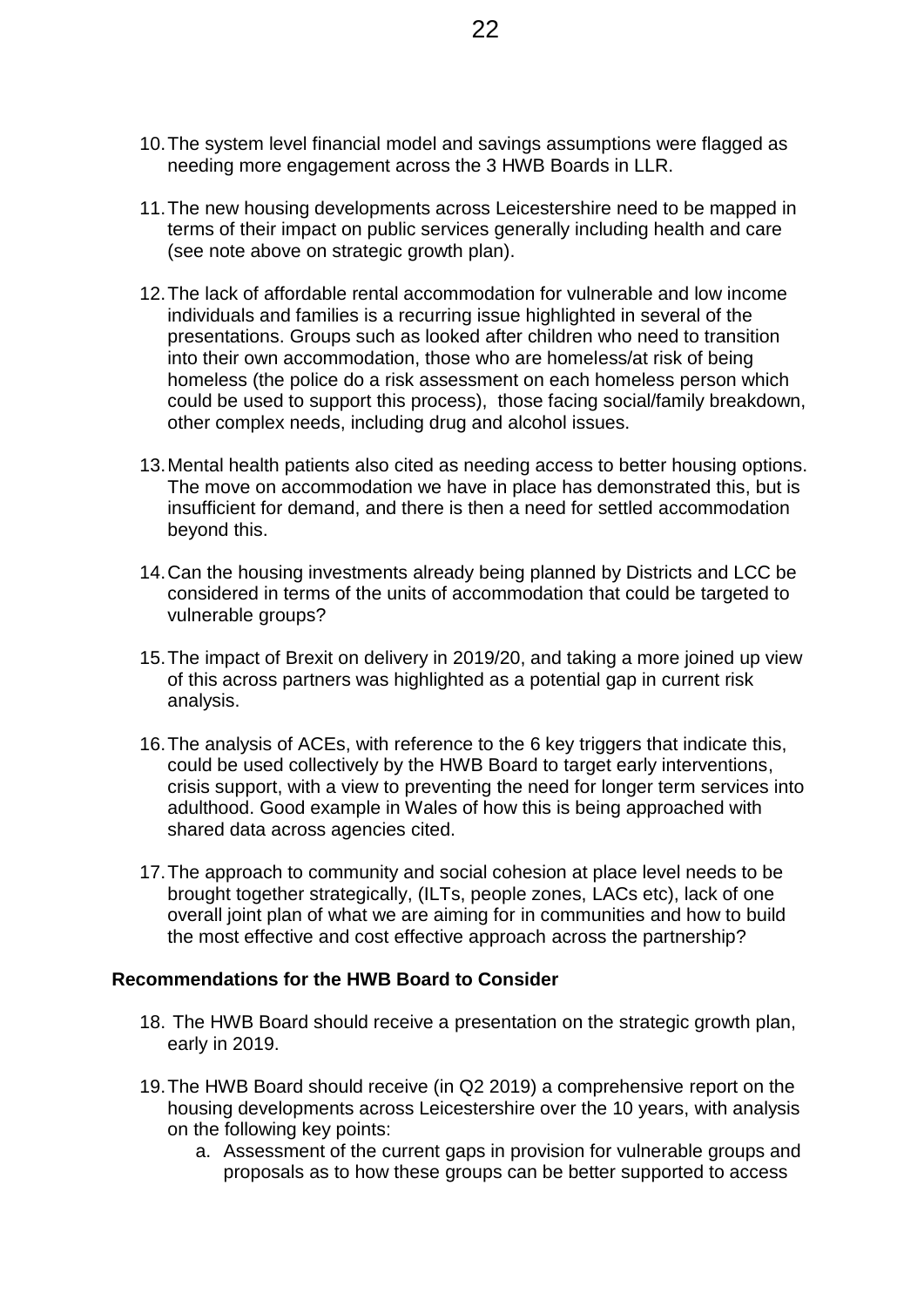- b. The scale and mapping of new housing stock planned, including the locations of those units being planned by LCC (supported living/extra care), shown by District/locality
- c. An assessment of the implications for health and care services/other public services, including reference to where s106 monies is already being applied/planned for in support of these developments.
- d. If any of the housing stock is already being specified with respect to built in health and wellbeing enablers (dementia friendly/smart homes etc)
- e. Recommendations for HWB Board partners with respect to the above matters.
- 20. The Board should note that a recommendation has already been made on the analysis of ACEs in the Part One/JSNA section of this report, hence not duplicated here.
- 21.The Board should request a stock take of work in progress relating to community and social cohesion across partners.
- 22.Subject to the outcome of this, potentially plan a multiagency workshop on this topic during 2019/20 with a view to consolidating the strategy and setting a clearer joint strategic direction/set of commissioning intentions.
- 23.The Leicestershire Resilience Forum be asked to review the Brexit preparations and risk register entries associated with this, across partner agencies in Q4 2018/19 and provide advice to the HWB Board and individual organisations, as needed.
- 24.The LLR Better Care Together senior leadership team be asked to consider if the workforce programme across LLR should be revitalised and greater engagement made with the 3 HWB Boards on this topic as well as the medium term system level financial plan for LLR (the latter should be timed in relation to local analysis of the requirements of the new NHS 10 year plan).

#### **Development Session Attendees**

Cllr Pam Posnett (Board Chair) Sian Walls (Superintendent – Leicestershire Police) Simon Down (Office of the Police and Crime Commissioner) Caroline Trevithick (Interim Accountable Officer - WLCCG) Tamsin Hooton (Director, Community Services Redesign - WLCCG) Sarah Warmington (Lead for Learning Disabilities Commissioning - ELRCCG) Simon Pizzey (Strategic Planning Lead - ELRCCG) Rachna Vyas (Strategic Planning Lead- UHL) Jules Gallbraith (Head of Service - LPT)